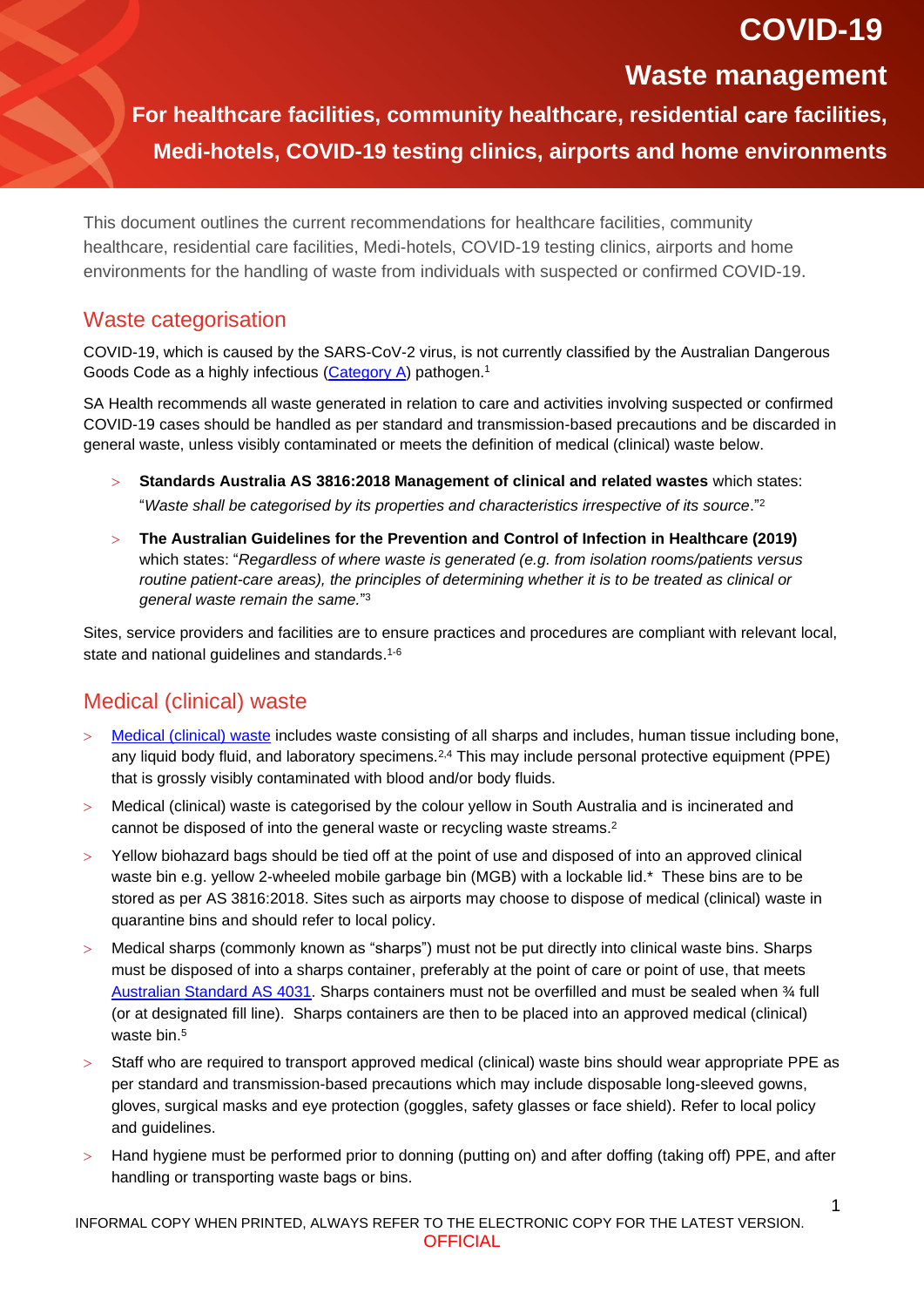# **COVID-19**

## **Waste management**

**For healthcare facilities, community healthcare, residential facilities, Medi-hotels, COVID-19 testing clinics, airports and home environments**

- Any waste receptacle, bin or MGB must not be overfilled. When sharps containers and/or medical (clinical) waste bins are ¾ full, the lid should be secured/locked while awaiting collection from the secure location. Waste bags within medical (clinical) bins should not be pushed down or moved to create more room in the receptacle as this may increase risk of aerosol contamination exposure to blood and/or body fluids.
- The external surface of the medical (clinical) waste bin should be wiped over with a [TGA listed hospital](https://www.tga.gov.au/disinfectants-use-against-covid-19-artg-legal-supply-australia)  [grade](https://www.tga.gov.au/disinfectants-use-against-covid-19-artg-legal-supply-australia) disinfectant prior to transporting to the waste collection area if there is evidence of visible soiling, and as per local policies.

\*Note: For community healthcare providers where there is no medical (clinical) waste bin available at the point of waste generation (e.g. home visit), the closed off biohazard bag can be transported in a rigid sided container with a secure fitting lid in the boot of the provider's car back to a central medical (clinical) waste collection point.

### General waste (non-medical/clinical waste)

- General waste is waste which is not recycled or reused and does not pose a threat or risk to public health or safety and meets landfill acceptance criteria.<sup>2</sup> This may include PPE or other items that have been risk assessed as not visibly contaminated gross amounts of blood and/or body fluids. Materials that are only stained can be disposed of in general waste.
- When the bin is  $\frac{3}{4}$  full, it should be "tied-off" to prevent spillage of the contents for collection and disposal. This waste should NOT go into the recycling bin.
- Hand hygiene must be performed after handling or transporting waste bags or bins (regardless of glove use).
- If in doubt when assessing the level of contamination and/or the required waste stream, default to the medical (clinical) waste streams.

#### References

- 1. Department of Health. Requirements for the Packaging and Transport of Pathology Specimens and Associated Materials 3rd Edition. Appendix H. [https://www1.health.gov.au/internet/publications/publishing.nsf/Content/npaac-pub-transp-path-spec](https://www1.health.gov.au/internet/publications/publishing.nsf/Content/npaac-pub-transp-path-spec-drft~transp-appendh)[drft~transp-appendh](https://www1.health.gov.au/internet/publications/publishing.nsf/Content/npaac-pub-transp-path-spec-drft~transp-appendh)
- 2. Standards Australia, AS 3816:2018 *[Management of clinical and related wastes](https://www.standards.org.au/standards-catalogue/sa-snz/health/he-011/as--3816-colon-2018)* <https://www.standards.org.au/standards-catalogue/sa-snz/health/he-011/as--3816-colon-2018>
- 3. Australian Guidelines for the Prevention and Control of Infection in Healthcare (2019) [https://www.safetyandquality.gov.au/publications-and-resources/resource-library/australian-guidelines](https://www.safetyandquality.gov.au/publications-and-resources/resource-library/australian-guidelines-prevention-and-control-infection-healthcare)[prevention-and-control-infection-healthcare](https://www.safetyandquality.gov.au/publications-and-resources/resource-library/australian-guidelines-prevention-and-control-infection-healthcare)
- 4. South Australian Environment Protection Authority (EPA). Medical waste: Storage, transport and disposal [https://www.epa.sa.gov.au/files/4771338\\_guide\\_medical.pdf](https://www.epa.sa.gov.au/files/4771338_guide_medical.pdf)
- 5. Australian [Standard AS 4031:](https://www.standards.org.au/standards-catalogue/sa-snz/health/he-011/as--4031-1992) *Non-reusable containers for the collection of sharp medical items used in health care areas*
- 6. Government of South Australia [Environment Protection \(Waste to Resources\) Policy 2010](https://www.legislation.sa.gov.au/lz?path=%2FC%2FPOL%2FEnvironment%20Protection%20(Waste%20to%20Resources)%20Policy%202010)
- 7. WHO, Safe management of wastes from health-care activities. Second edition. [https://apps.who.int/iris/bitstream/handle/10665/85349/9789241548564\\_eng.pdf;jsessionid=739A39F010](https://apps.who.int/iris/bitstream/handle/10665/85349/9789241548564_eng.pdf;jsessionid=739A39F01078903B6C070452C62189CB?sequence=1) [78903B6C070452C62189CB?sequence=1](https://apps.who.int/iris/bitstream/handle/10665/85349/9789241548564_eng.pdf;jsessionid=739A39F01078903B6C070452C62189CB?sequence=1)